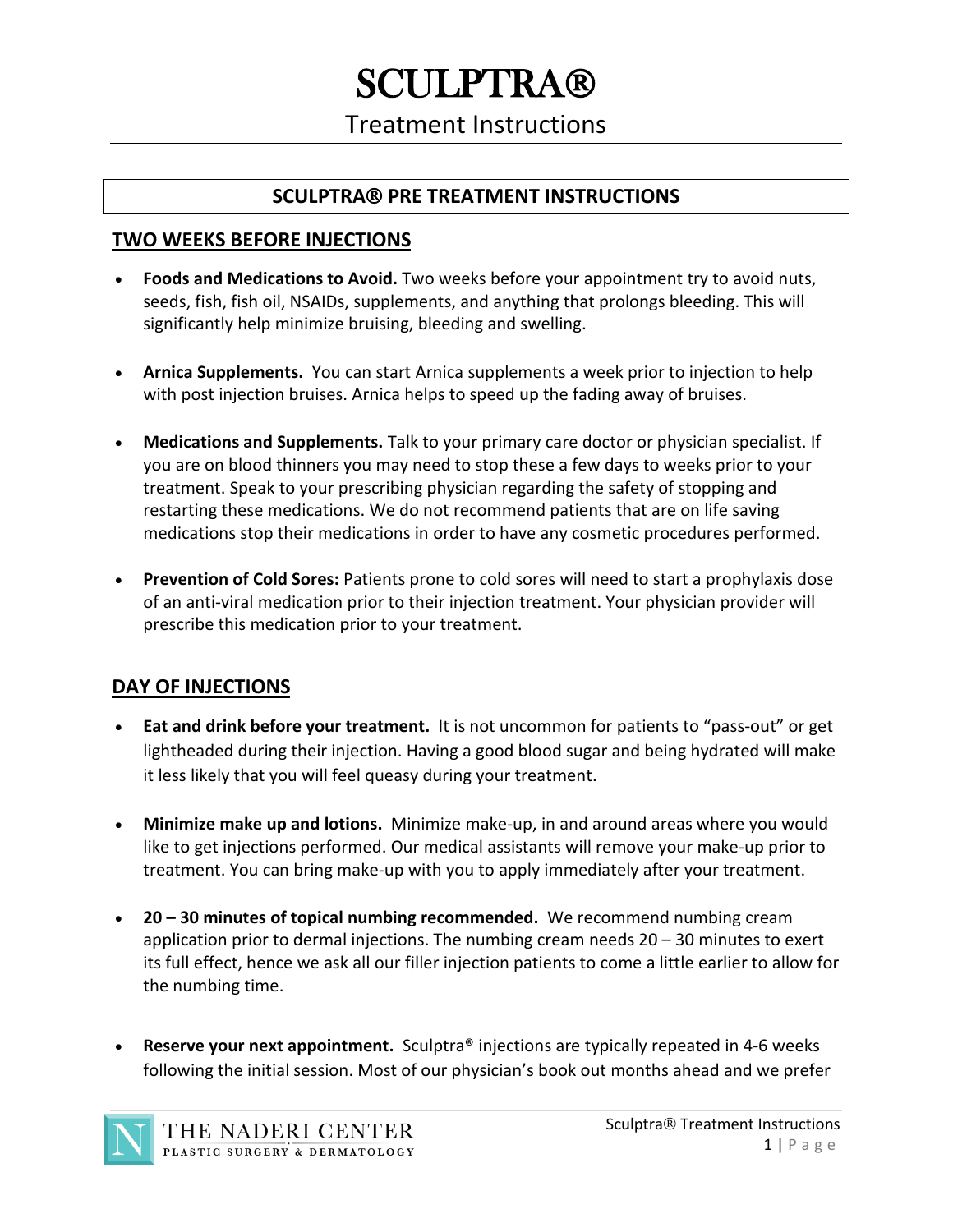to never double book patients. We always recommend that you schedule your next appointment before leaving.

## **SCULPTRA POST TREATMENT INSTRUCTIONS**

- **Sculptra® and Massaging - The Rule of 5s.** Massage the treated area for five minutes five times a day for five days after treatment.
- **Exercise.** Avoid strenuous exercise and heavy lifting for 24-48 hours to minimize swelling and bruising.
- **Ice Area.** Use a small bag of frozen peas in a sandwich bag or crushed ice to gently ice the area. No heavy ice bags. Ice for 20 minutes on and 20 minutes off. Continue the icing for 24-48 hours if possible. NEVER apply ice directly to skin and avoid firm pressure.
- **Skincare.** After your Sculptra® treatment do not schedule any harsh skin treatments such as chemical peels, micro-needling or light and laser therapies for 2-3 weeks.
- **Sun and UV Exposure.** When out in the sun wear large brimmed hats and sunscreen. Excessive sunlight and UV lamp exposure should be avoided until any initial swelling and redness go away.
- **Pineapples and Pineapple Juice.** Pineapples have natural anti-inflammatory properties to them that help to minimize swelling after injections. You may apply or take Arnica tablets to help decrease the amount of bruising.
- **Tylenol for Pain.** It is normal to experience some pain and sensitivity in the area of the injection. Most patients find that Tylenol can help relieve this post-injection pain. Avoid NSAIDs such as Motrin and ibuprofen as these can make swelling and bruising worse.

## **WHAT TO EXPECT**

- **Bruising.** Bruises may last 1-2 weeks. Bruises can show up several days after your treatment. You can use a full coverage concealer, Neostrata, sold in our office or the Cover Fx brand from Sephora.
- **Swelling.** Swelling may not always be even from side to side depending on pre-existing facial asymmetries, volume of Sculptra® injected and bleeding at each injection site. Initial swelling takes 2 weeks to settle. Swelling will be worse the first 24-48 hours. Sleeping propped up and icing can minimize this side effect.